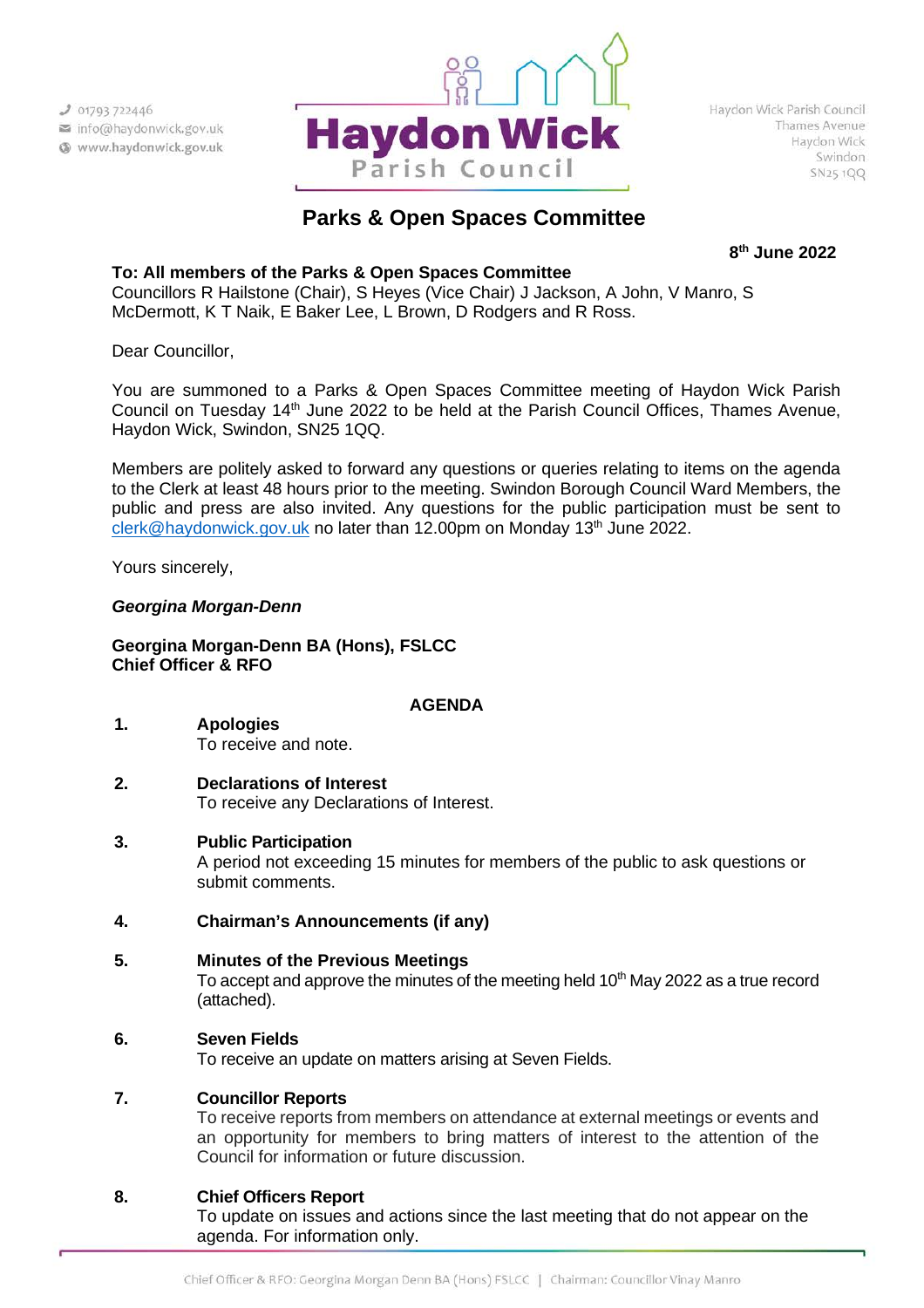

# **9. Parks & Projects**

To receive an update on parks & projects and agree any matters arising (attached).

## **10. Head of Parks & Open Spaces' Report**

To receive an update in relation to work scheduling, team objectives, winter projects and any matters arising (attached).

# **11. Update on the Creation of Wildflower Areas**

To receive an update on the success of wildflower creation areas this season (to follow) and to receive suggestions of suitable new trial wildflower areas.

## **12. Community Bulb Planting**

To receive a verbal update from Councillor S McDermott on the progress of the Community Bulb Planting initiative.

#### **13. Installation of a raised bed at the top of Thames Avenue**

To consider the request for installation of a raised bed next to the boundary sign at the top of Thames Avenue.

# **14. Leisure Garden Competition 2022**

To receive a verbal update on the leisure garden competition and receive nominations for the judging panel.

## **15. Operational Budget Monitoring**

To note the Parks & Open Spaces Income and Expenditure for Month 2 (attached).

## **16. Items for the Next Agenda**

To be sent to the Chief Officer in advance of the next meeting on 12<sup>th</sup> July 2022.

# **17. Exclusion of Public & Press**

To resolve in accordance with Standing Order 3 (d) that 'in view of the confidential nature of the business about to be transacted and in the public interest, that the press and public be temporarily excluded, and they be instructed to withdraw'. Reason: Contractual.

# **18. Increase in operational fuel costs**

To note the increase in fuel costs since the legislation changes regarding usage for horticultural machinery and other inflationary factors (to follow).

#### **19. External Hire of the Mini Compact Sweeper with Operative**

To consider hiring out the Mini Compact Sweeper with Operative on a day rate to a third party (to follow).

# **20. Hedge, Tree & Shrub Bed Maintenance**

To receive a verbal update on the status of the Spring/ Summer Shrub Bed Maintenance and plans for the Autumn/Winter Hard Cut Schedule.

# **21. Parks & Open Spaces Grounds Maintenance Facility**

To receive a contractual update on the Grounds Maintenance Facility and agree any matters arising, if required.

#### **22. AFC Haydon Vale – Trent Road Field Arrangements**

To receive an update from the Head of Parks & Open Spaces on requests to accompany the draft contractual agreement which will be presented to Finance & Policy for approval (to follow).